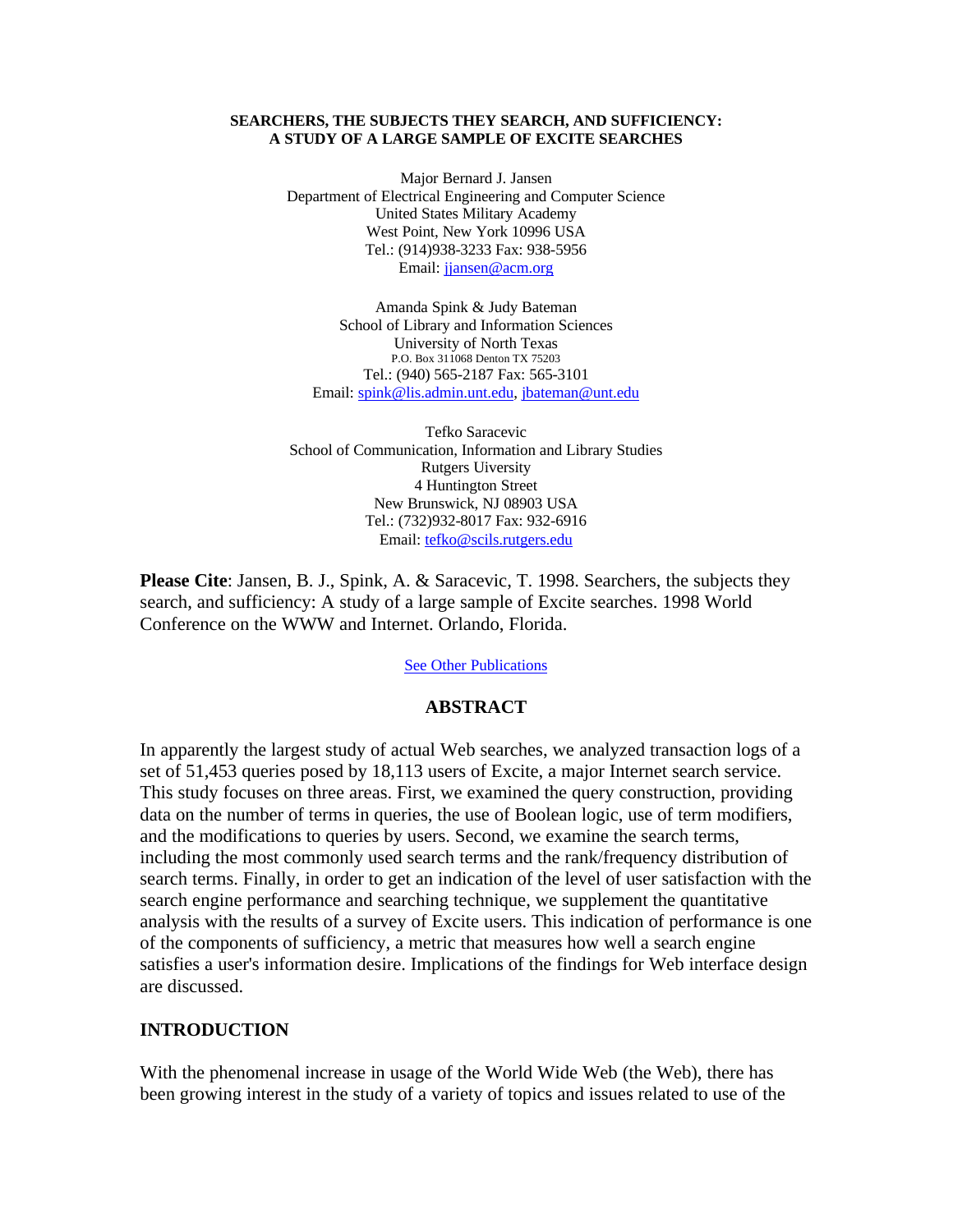Web. However, to date there has been no large-scale, quantitative or qualitative study of Web searching by users. *How do they search the Web? What do they search for on the Web? Are they satisfied with the results they receive?* These questions are addressed, as far as we can ascertain, for the first time on a large scale in this study.

In this paper we report selected results from a major and ongoing study of users' searching behavior on the Web. We examined a set of transaction logs of users' searches and responses to a survey done on Excite (http://www.excite.com), a major Web search engine. The objectives of the study reported here were to analyze (1) the size, logical structure, and modification of queries; (2) the distribution and nature of search terms, (3) to get and indication if users are satisfied with the current system. In other words, this is both a quantitative and a qualitative analysis. The study involved real users, as they interacted with Excite for searching, capturing their queries as stated – in other words this was a naturalistic case study, rather than a lab study, with all its strengths and weaknesses. This brings us to the significance of this study, which is :is:

• *"The success or failure of any interactive system and technology is contingent on the extend to which user issues, the human factors, are addressed right from the beginning to the very end, right from theory, conceptualization, and design process to development, evaluation, and to provision of services.* (Saracevic, 1997a).

Queries and searching are major human issues. The more insight we have on how these are actually done, the higher the probability that that insight may be translated into improved search engines and better IR. It can provide sharper criteria for the development and improvement of Web information retrieval (IR) systems and interfaces, as well as other IR systems. Finally, such an insight can benefit user education and training programs.

## **CONCEPTUAL FRAMEWORK**

The conceptual and theoretical frameworks and models for human-computer interaction in general, but particularly as pertaining to IR queries and searching are not yet well developed or universally accepted. Aside from algorithms, most of the work in these areas is empirical, with little or no theoretical orientation or basis. Thus, we cannot simply refer to a pre-established framework and let it go at that. Synopsis of three relevant frameworks follows. The first is derived from a model of human-computer interaction as adapted to IR, called the stratified model. In this model, the IR interaction is viewed as a dialogue between participants, *user* and *'computer' (system)* through an interface at the *surface level.* (see Saracevic, 1997b). The second, and related, framework is derived from viewing human-computer interaction, including hypertext navigation, as a conversation (Gray 1993). The approach is derived from ethnomethodology and social construction of knowledge. ). For a further discussion of how these two frameworks relate to Web searching see (Jansen, Spink, Bateman, and Saracevic 1998). The last theory is one that is the incipient stage of development that we shall refer to as sufficiency. The theory relates on a mathematical level to the early work of Cooper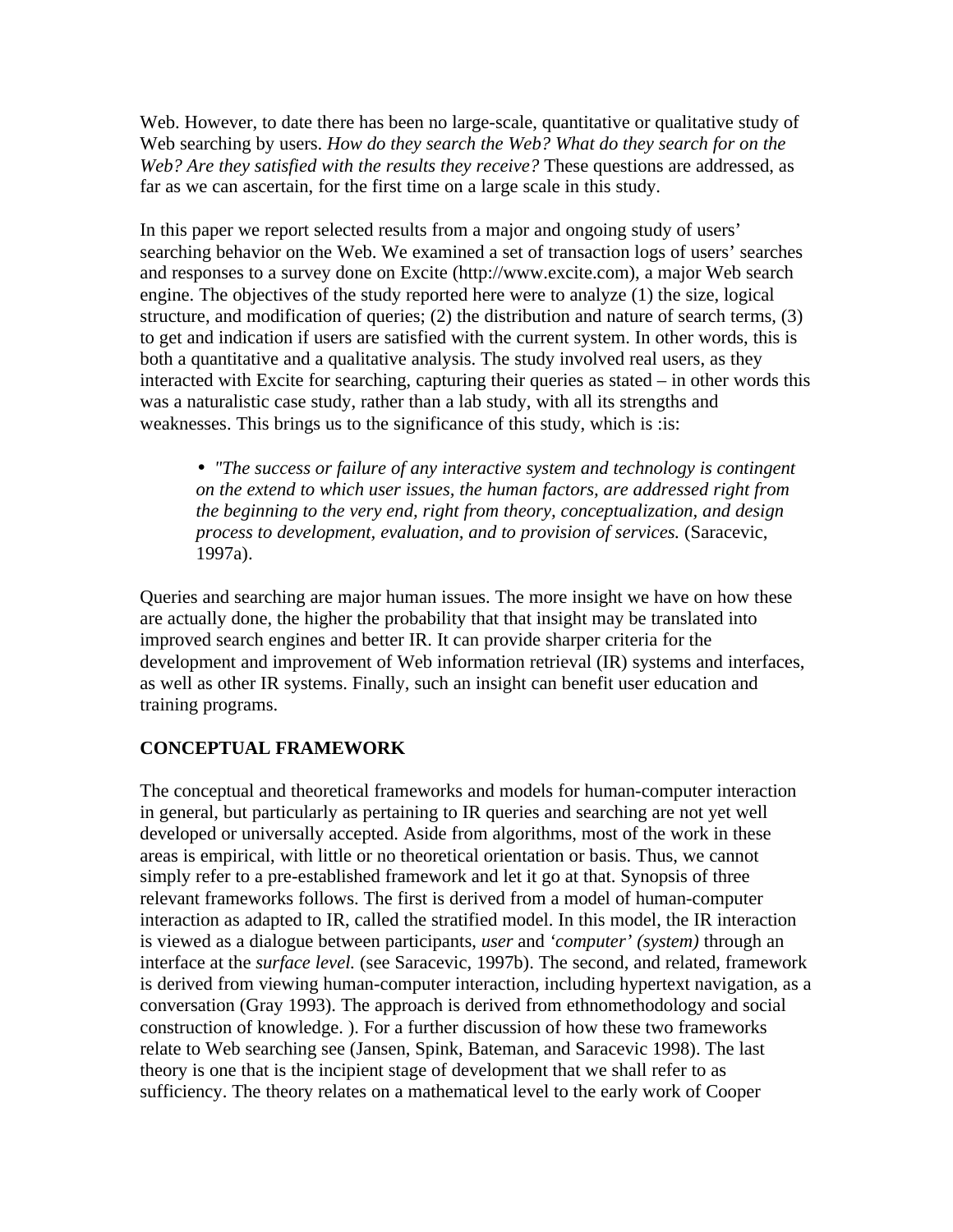(1968) and more recently to that of Dunlop (1997). Traditionally, one evaluates IR systems using the measurements of recall and precision. However, these measurements neglect the user, with all the user's experiences, skills, limitations, and expectations. We shall develop this theory of sufficiency in other works. For this study, we are interested in the user's perception of the search engine performance. In other words, w as the user satisfied with the information retrieved?

# **RELATED STUDIES**

In this paper, we concentrate on users' *queries, search terms, and subjective opinions* as key variables in IR interaction on the Web. While there are many papers that discuss some or other aspect aspects of Web searching, most of those are descriptive, prescriptive, commentary and the like. We could not find any studies of Web searching similar to this one, containing data on searches; , thus we have nothing to compare. However, there were several studies that included data on searching of existing, mostly commercial IR systems, and we culled data from those to provide for some comparison. Fenichel (1981) did a pioneering study in this area. Hsieh-yee (1993) compared the search term use and search tactics of novices searchers and expert searchers. Bates et. al. (1993) studied the search terminology used by humanities. Spink and Saracevic (1997) analyzed searches done by professional searchers in interaction with users. These studies are hard to compare. Still, each of them had data on the number of search terms used by searchers under study. A picture emerges showing that searches of these various populations contain a range of some 7 to 15 terms. As will be discussed below, this is a considerably higher range than the mean number of terms found in this study that concentrated on Web searches.

## **BACKGROUND ON EXCITE AND DATA**

Founded in 1994, Excite, Inc. is a major Internet media company which offers free Web searching and a variety of other online services. "Excite Search," according to the description in its site " the Internet's most comprehensive search tool, lets you search more than 50 million Web pages, 140,000 Web site listings, and thousands of Usenet postings." According to an independent study "during a 28-day period from Sept. 29, 1997 to Oct. 26, 1997, there were a total of 11,793,000 unique visitors to the Excite Network" (press release by Excite Inc., November 17, 1997). While this includes all the visits, in addition to searches, it is safe to assume that the overwhelming number of Excite visits are searches. This provides a picture of the huge size of the traffic on Excite. We provide only a brief description of Excite search capabilities. More details are available at their Web site. Those search features that pertain to our results are described here:

> • o Up to ten search terms are allowed in a query. The default option is OR. So, if a users enters a query of two or more terms, the Excite search engine ORs the terms together by default.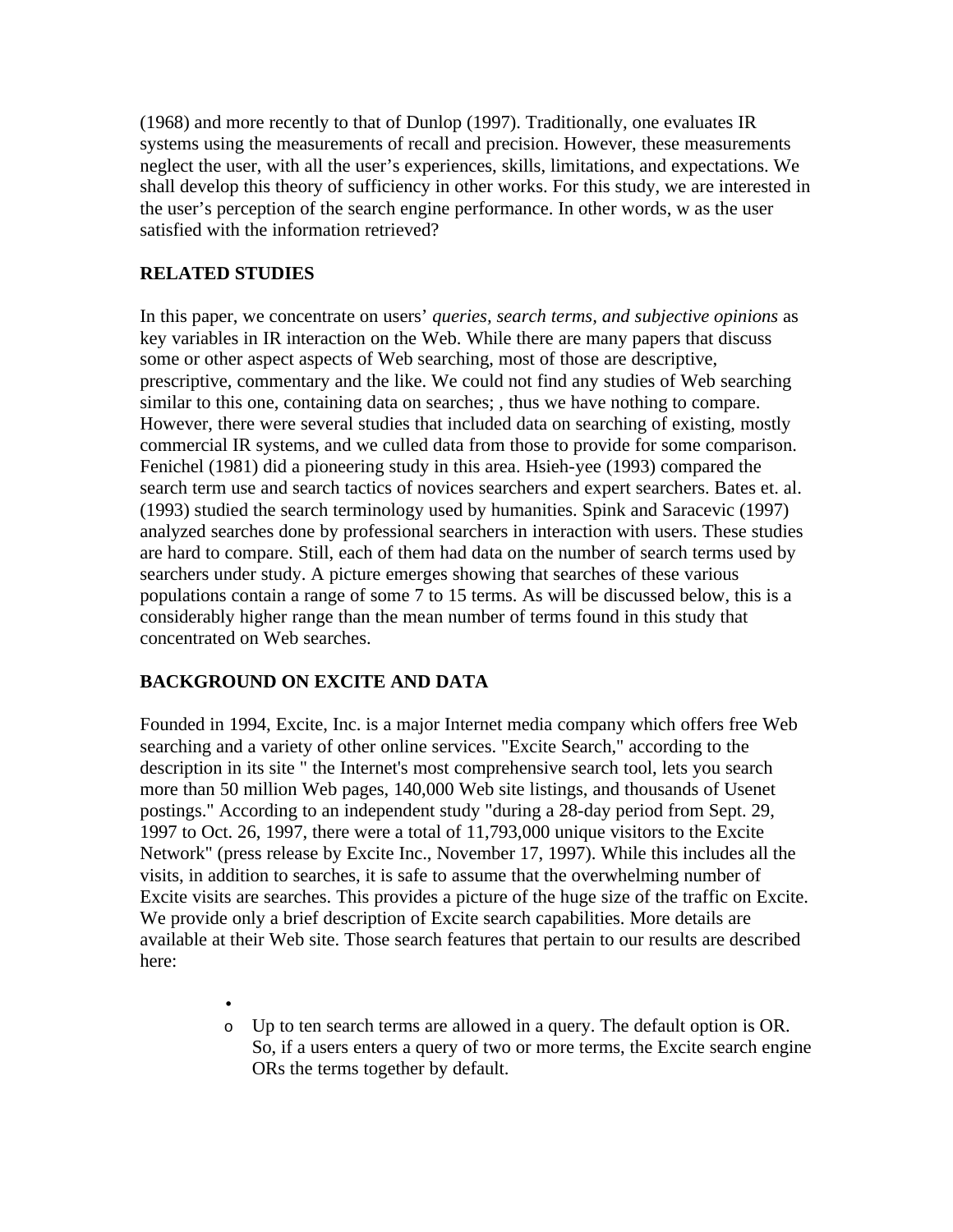- o A set of terms enclosed in quotation marks returns pages with the terms as a phrase in exact order. No space between quotation marks and terms.
- o Boolean operators AND, AND NOT, OR can be used, but these operators must appear in ALL CAPS and with a space on each side in order to work. When using Boolean operators the ICE (concept-based search mechanism) is turned off. , Parentheses are also available for nested Boolean logic.

At SIGIR 97, Excite representatives offered to make available a set of their searches for analysis to anybody who asked. We took their offer and downloaded 51,453 queries (log transactions) from 18,113 users that were available. A lengthy and more detailed analysis of this data appears in (Jansen, Spink, Bateman, and Saracevic 1998). A more concise version of the analysis appears in this paper. The queries examined are a random subset of Excite searches on 10 March 1997. Each transaction record contained three fields:



The first field was time of day measured in hours, minutes, and seconds from midnight of 9 March 1997. The next field was user identification assigned by the Excite server, and the third field was the actual query. With these three fields, we were able to locate a user's initial query and recreate the chronological series of queries by each user. This allowed us to examine both the particular actions of individual users and compare actions among all users. We examined this data in the specific areas of the query construction and query terms.

# **SEARCH STATISTICS**

The basic statistics related to search terms and queries are given in Table 1. Queries consist of one or more search terms, and possibly includes logical operators and requirements. A term is any unbroken string of characters (i.e., unbroken in a sense that there is no space between characters). The characters in terms included everything – alphabet, numbers, and symbols. Terms were words, abbreviations, numbers, symbols, URLs, and any combination thereof. Logical operators are also counted as search terms when standing alone. The data is raw and messy – users entered terms in all kinds of ways and combinations, majority correct, but also including many with abbreviations, misspellings, errors and the like. We took the data 'as is,' i.e. we did not 'clean' the data in any way – because these queries represent real searches by real users. We took great care in derivation of counts, but because of the messiness of data there still may be errors – we estimate not more than 1%.

We provide three statistics: (1) Non-unique terms: sum of all terms over all queries making also a distinction for capitalization i.e. case sensitive. (2) Unique terms with case sensitive: count of unique terms where *Topic, TOPIC,* and *topic* are counted as three terms. (3) Unique terms with case non-sensitive: the three capitalization forms of *topic* are counted as one term.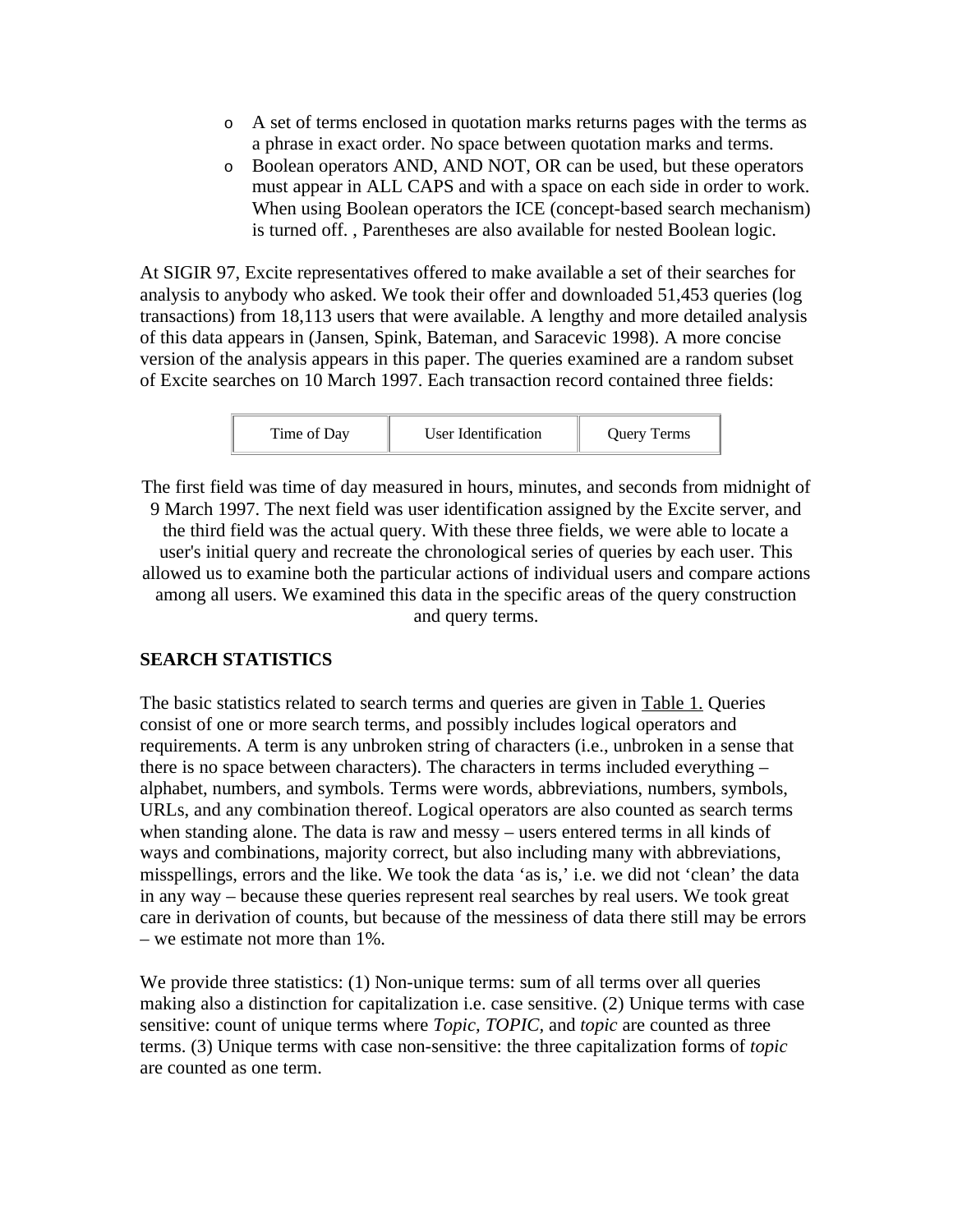| No. of users | No. of queries | Non-unique<br>terms | <b>Mean of</b><br>terms<br><b>And Range</b> | Unique terms with<br>case sensitive | Unique terms without<br>case sensitive |
|--------------|----------------|---------------------|---------------------------------------------|-------------------------------------|----------------------------------------|
| 18,113       | 51.453         | 113,776             | $2.210 - 10$                                | 27.459                              | 21,837                                 |

### **TABLE 1. Numbers of users, queries, and terms**

*There were on the average 2.8 queries per user*, meaning that a number of users went on and refined in some way their query. *On the average, a query contained 2.21 terms*. As mentioned, we could not find any data on Web searches, thus, we can not compare this average to other Web searching. However, as we showed above, the mean number of search terms in searching of regular IR systems ranged from about 7 to 15. This is from about three to seven magnitudes higher than found in this study. E, and even this is on the high side, because we counted operators as well.

As mentioned, Excite can handle queries of 1 to 10 terms. Table 2 shows the ranking of all queries by number of terms. The column Terms is the number of terms in the query. Percent is the percentage of queries containing that number of terms relative to the total number of queries.

| Terms in query | <b>Number of queries</b> | <b>Percent</b> |
|----------------|--------------------------|----------------|
| $>= 5$         | 3,793                    | 7.06           |
| 4              | 3,789                    | 7.20           |
| 3              | 9,242                    | 17.79          |
| $\mathfrak{D}$ | 16,191                   | 31.65          |
|                | 15,854                   | 31.81          |
|                | 2,584                    | 5.02           |

### **TABLE 2: Number of Terms in Queries.**

Web queries are short. *One in about every three queries had one term only, two out of three had one or two terms, and four out of five had one, two or three terms. Less than* 8% of the queries were 5 terms or more. A note should be made on queries with zero terms (last row). When a user enters a command for relevance feedback *(More Like This)*, Excite counts that as zero terms. Thus the last row represents the potential largest number of queries that used relevance feedback, or a combination of those and queries where user made some mistake that triggered this result. *If we take that all of them are relevance feedback queries then only one in about twenty queries used that feature – a small use of relevance feedback capability*. Again, in comparison with professionally-assisted IR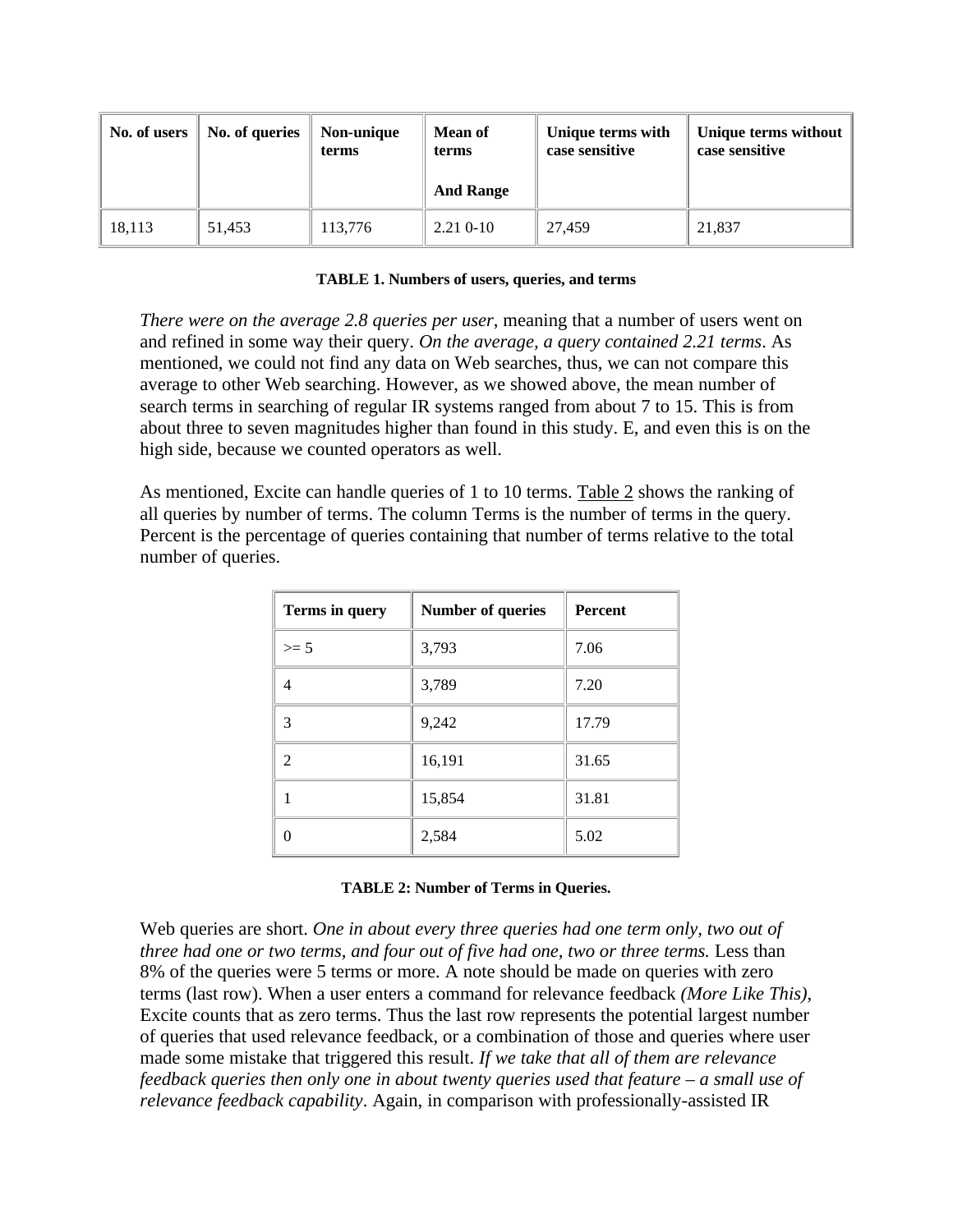searching from the same study by Spink & Saracevic (1997), w. With the same caveat, i where it was found that some 11% of search terms came from relevance feedback. T, the relevance feedback is used half as much on the Web. It is surprising that the users use very little this potentially highly useful and certainly highly vaunted feature.

# **QUERY CONSTRUCTION**

As mentioned, Excite can handle Boolean logical operators, AND, OR, and AND NOT. In addition, parentheses ( ) allow for use of nested logic. We examined how many queries explicitly utilized Boolean operators, including nesting, as presented in Table 3. Boolean operators must be upper case. Additionally, to receive the correct result NOT must be used with AND. The column Incorrect displays the number of queries containing a specific Boolean operator that was constructed incorrectly. The last column is the percentage of queries containing Boolean operators that were incorrectly constructed. In a sense the last two columns pertain to failure analysis.

| <b>Operator</b> | Number of<br>queries | Percent of all queries | <b>Incorrect</b> | <b>Percent incorrect</b> |
|-----------------|----------------------|------------------------|------------------|--------------------------|
| <b>AND</b>      | 4,488                | 8.44                   | 1262             | 28.11                    |
| <b>OR</b>       | 132                  | 0.26                   | 46               | 34.85                    |
| <b>AND NOT</b>  | 120                  | 0.23                   | 79               | 65.83                    |
|                 | 273                  | 0.53                   | 88               | 32.23                    |

## **TABLE 3: Use of Boolean Operators in Queries.**

Boolean operators were used very sparingly. Only 5,013 queries, *or about one in every 10 queries contained a Boolean operator,* and in those AND was used by far the most. A minuscule percentage of queries used OR or AND NOT. Only 273 of the total number of 5,013 queries with operators used nested logic – i.e. *only one in about eighteen Boolean searches placed some of the terms with operators in parentheses.* Of those queries that used the Boolean operators, 1262 or about 28% were incorrect. *About one in every three queries that used Boolean operators or parentheses was not entered as required by Excite.* The very small use of Boolean operators and the very large percentage of mistakes when they are used shows that the Web searchers are not up to Boolean. Redesign seems to be in order.

## **CONTENT AND DISTRIBUTION OF TERMS**

The 51,474 queries contained 21,862 unique terms that were non-case sensitive. As mentioned, for counting purposes of these unique terms we normalized all terms to be in lower case. We started with creation of a mega-table that contained distribution of all unique terms ranked from highest to lowest frequency of appearance (lowest frequency being one), but this mega-table is way to large to present. The 74 terms that were used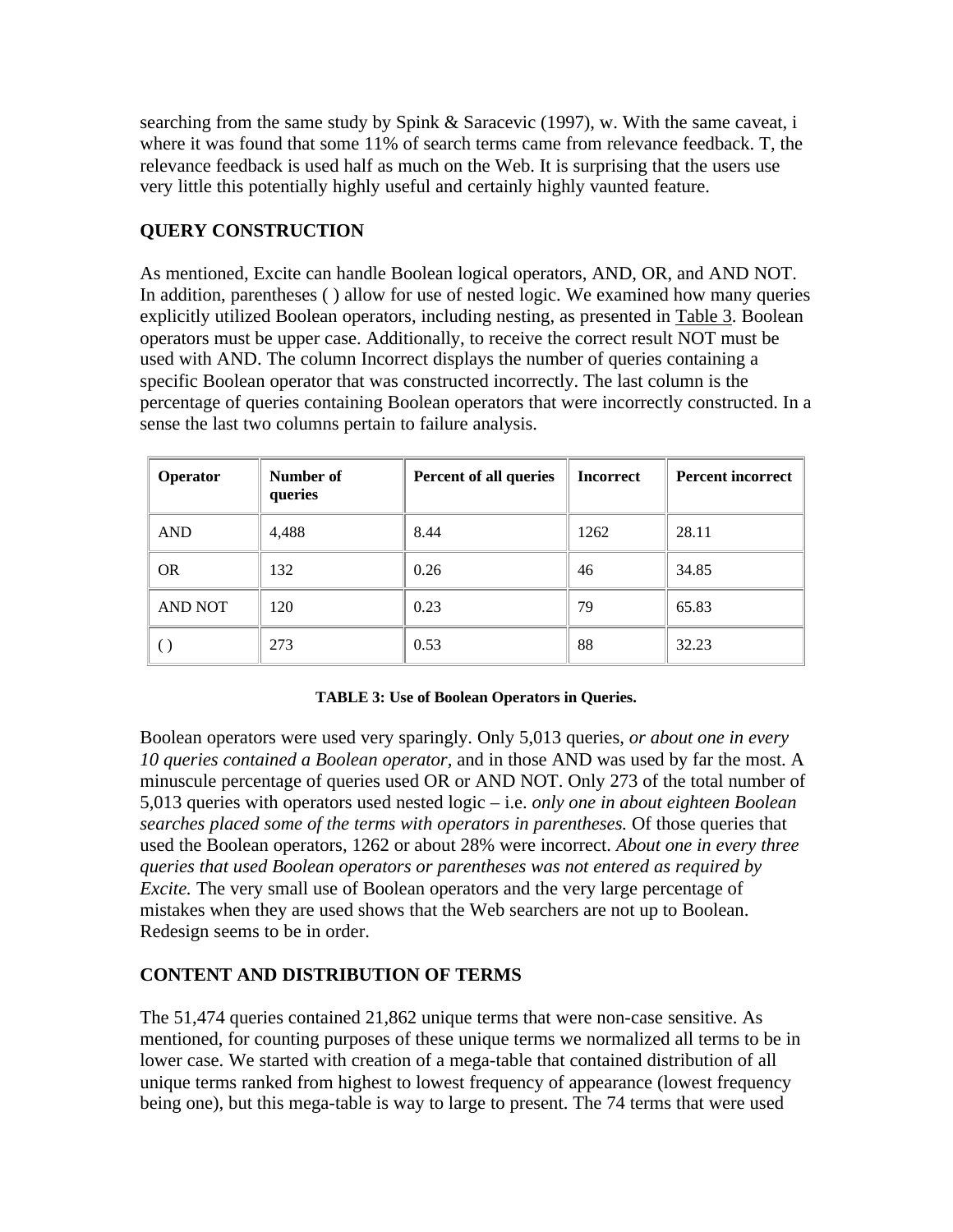100 or more times in all queries had a frequency of 20,698 appearances as search terms in all queries. They represent 0.34 % of all unique terms, yet they account for 18.2 % of all 113,776 search terms in all queries. If we delete the 11 common terms that do not carry any content by themselves (*and, of, the, in, for, +,on, to, or, &, a*) that altogether had 9,121 occurrences, we are left with 63 subject terms that have a frequency of 11,577 occurrences – that is 0.29% of unique subject terms account for 10.3% of all terms in all queries. Interestingly, the high appearance of  $+$  represents also a probable mistake – a space between the sign and a required term. On the other end of the distribution we have 9.790 terms that appeared only once. These terms with frequency of one amounted to 44.78% of all unique terms and 8.6% of all terms in all queries. *In other words, about one in every ten subject terms used in all queries comes from a list of 64 terms. Close to a half of unique terms appeared only once.*

In order to ascertain some broad subjects of searching, we classified the 64 top terms into a set of common themes. Admittedly, such a classification is arbitrary and each reader can use his/her own criteria. Still a rough picture emerges as shown in Table 11. The first Percent column refers to percent of the frequency in the category in relation to the total frequency of 11,577 for all 63 terms; the second Percent column refers to percent of the frequency in the category in relation to the total of 113,776 terms in all queries.

| Category      | Terms selected from 63 terms with<br>frequency of 100 and higher       | Frequency<br>for<br>category | Percent of freq.<br>-63 terms | Percent of<br>all terms |
|---------------|------------------------------------------------------------------------|------------------------------|-------------------------------|-------------------------|
| Sexual        | sex, nude, gay, xxx, pussy, naked, adult, porn,<br>anal, erotic, porno | 2862                         | 24.72                         | 2.51                    |
| Modifiers     | free, new, big, real, black, young, de, high,<br>page                  | 1902                         | 16.42                         | 1.67                    |
| Place         | state, american, home, world, york, texas,<br>florida, city            | 1144                         | 9.88                          | 1.01                    |
| Economic      | employment, jobs, company, business, service,<br>stock, estate, car    | 968                          | 8.36                          | 0.85                    |
| Pictures      | pictures, pics, photos, video                                          | 906                          | 7.82                          | 0.80                    |
| Social        | chat, stories, celebrities, games, john                                | 804                          | 6.94                          | 0.71                    |
| Education     | university, college, school, history                                   | 758                          | 6.54                          | 0.67                    |
| Gender        | women, girls, men                                                      | 648                          | 5.59                          | 0.60                    |
| <b>Sports</b> | ncaa, basketball, wrestling                                            | 477                          | 4.12                          | 0.42                    |
| Computing     | software, computer, internet                                           | 437                          | 3.77                          | 0.38                    |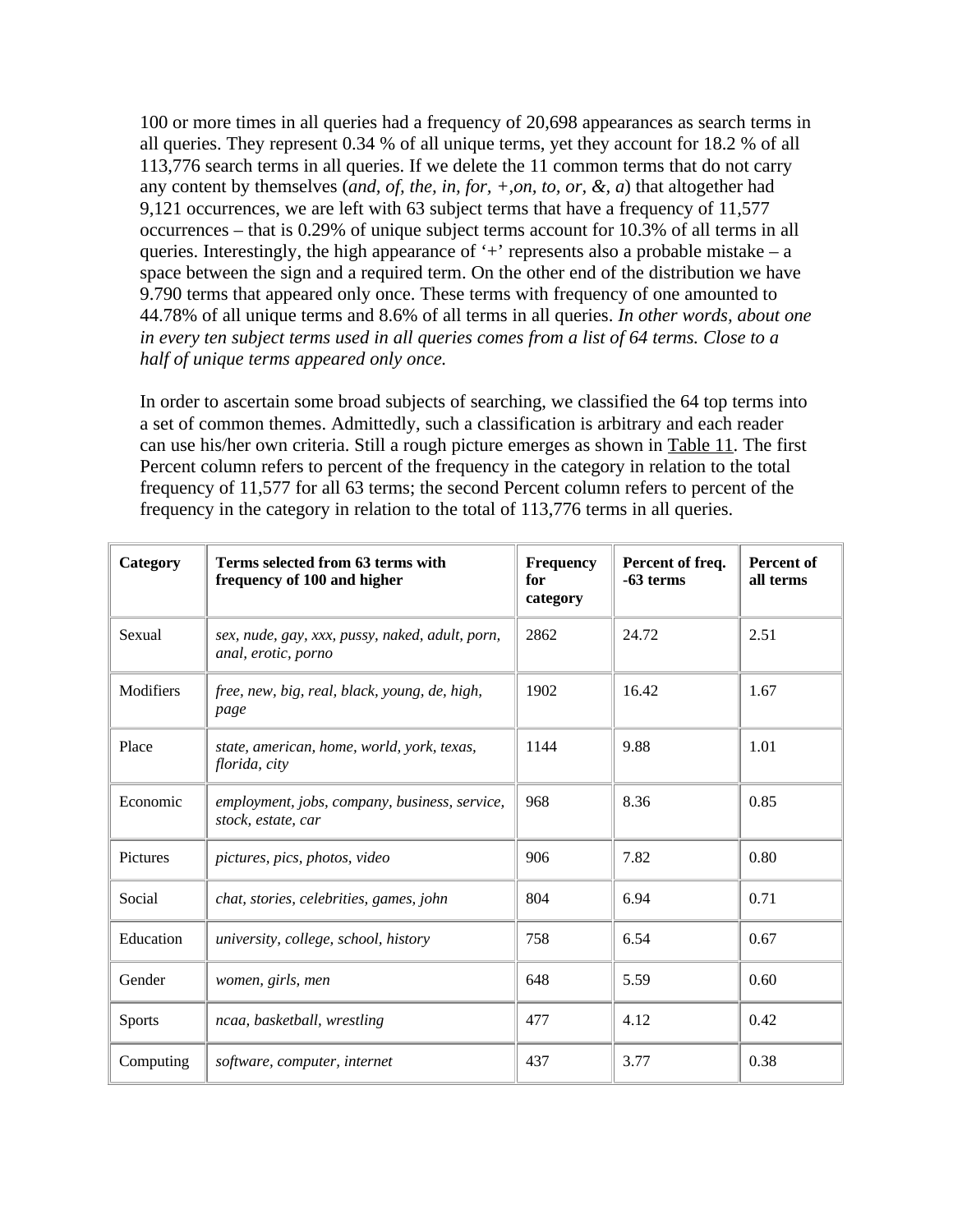| <b>News</b> | magazine, news, war | 361 | 2.12<br>- 12 | $\Omega$<br>0.34 |
|-------------|---------------------|-----|--------------|------------------|
| Art         | <i>music</i> , art  | 310 | 2.68         | 0.72<br>0.12     |

### **TABLE 4. Subject categories for terms appearing more than 100 times**

There is no way of going around it: a lot of terms (and thus queries) dealt with some or other sexual topic. *As to the frequency of appearance, about one in every four terms in the list of 63 highest used terms can be classified as sexual in nature, or if extended to all terms in all queries then we estimate that about one in forty terms is sexual.* Of course, if one classifies some more terms in the category *Sexual* the percent will be higher. We perused the rest of the terms and came to the conclusion than no more than some dozen of other terms will unmistakably fall in that category. If we added them all together the frequency of terms in *Sexual* will increase but not that much, and particularly not in relation to thousands of terms in other categories that are widely spread across all frequencies. In other words, *as to frequency of appearance of terms among the 63 highest frequency terms those in category Sexual have highest frequency of all categories, but still three out of every four terms of 63 highest frequency terms are not sexual; if extended to the frequency of use of all terms we estimate that 39 out 40 of all terms used are not sexual.* While category *Sexual* is certainly big, in comparison to all other categories in no way does it dominate searching. We cannot say that if we categorize the frequency of appearance of all the unique terms that category *Sexual* will even remain the highest category. Considering the shear huge size of remaining terms, it probably will not. Interest in other categories is high, categories that deal with places, economics, social activities, education, sports, computing, and arts. In other words Web searching does cover a gamut of human interests. It is very diverse.

# **SUFFICIENCY**

Unfortunately, we could not survey the actual users of our quantitative analysis to determine if their searches had retrieved relevant information. Instead, data was gathered through an interactive eighteen (18) question survey developed by the researchers in conjunction with the staff at EXCITE, Inc. The interactive survey was made available through EXCITE's Home Page for 5 days from Friday April 11 to Tuesday April 15,1997. Only those EXCITE users who accessed EXCITE's Home Page (http://www.EXCITE.com) directly could access the survey form (http://www.unt.edu/survey/excite.html). Only a portion of the survey information is presented here. For an in-depth reporting of results see (Spink, Bateman, and Jansen 1997). From the on-line survey, most users reported retrieving relevant information from EXCITE on their current topic (Table 12).

| Users' Retrieval of Relevant Information From EXCITE on Current Topic |        |   |  |  |
|-----------------------------------------------------------------------|--------|---|--|--|
| <b>Retrieval Status</b>                                               | Number | % |  |  |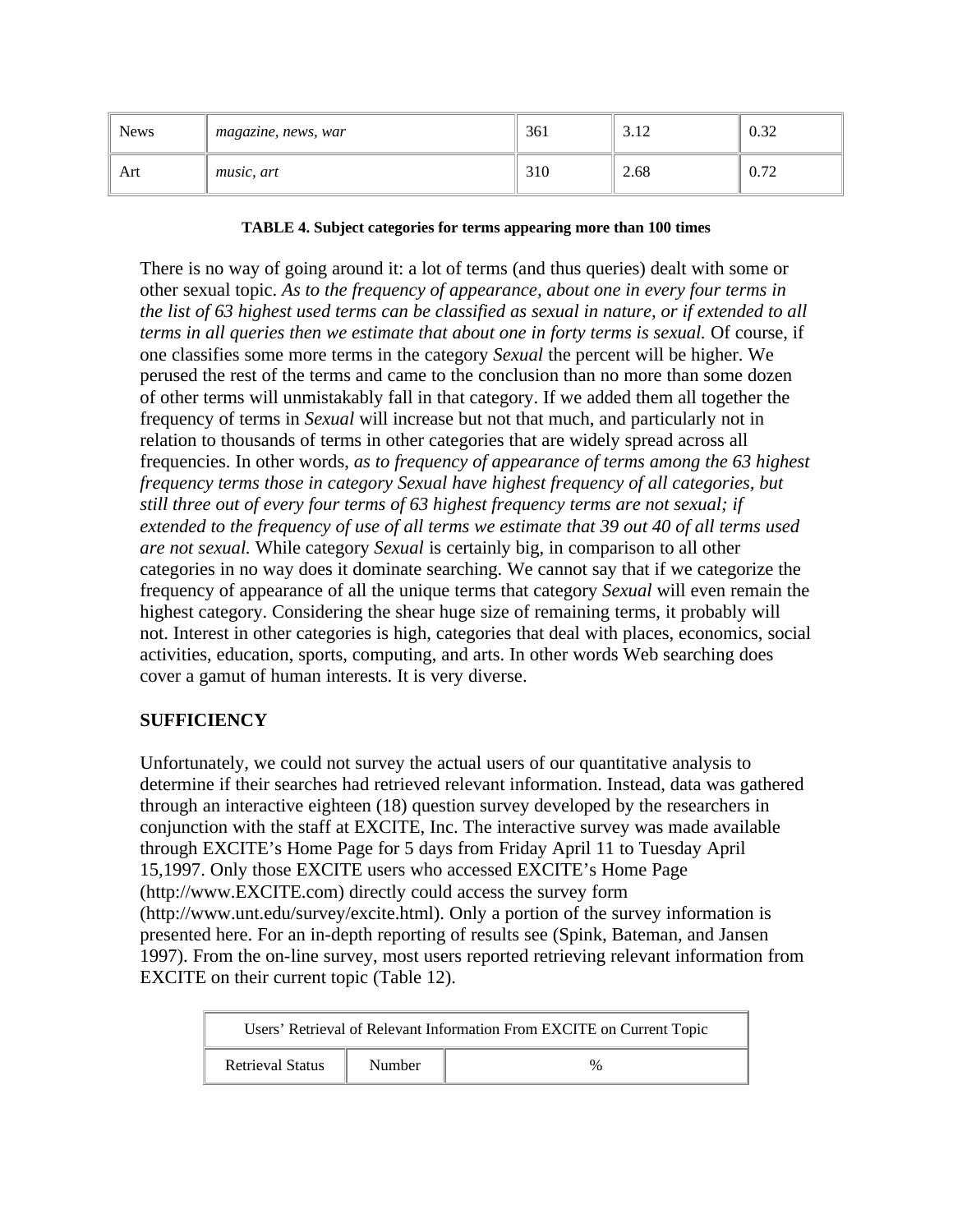| Yes   | 206 | 72%  |
|-------|-----|------|
| No    | 80  | 28%  |
| Total | 286 | 100% |

### • • • • **Table 5. Users' retrieval of relevant information from EXCITE on current topic.**

At first, we thought that this was great. The search techniques were sufficient for a high percentage of users. However, after careful analysis, the number that replied *no* was surprisingly high. For reasons outlined in (Spink, Bateman, and Jansen 1997), most of the respondents to the survey were repeat users of Excite, and therefore probably the most skilled in using the Excite searching techniques. So, even with the most experienced users, almost 30% were not satisfied with the current search techniques, search performance, or the data contained within the information base. Based on this figure and the problems that users exhibit with search techniques, it further supports the need for redesign.

## **SUMMARY**

The analysis involved 51,473 queries from 18,113 users, having all together 113,776 terms, of which 21,862 were unique terms disregarding capitalization. We are providing the highlights of our findings:

- The users did not have many queries per search. The mean number of queries per user was 2.8.
- Web queries are short. On the average, a query contained 2.35 terms. Less than 4% of the queries were more than 6 terms. Relevance feedback was not used that much.
- Boolean operators were not frequently used. About one in 15 queries contained a Boolean operator, and in those AND was used by far the most.
- The distribution of the frequency of use of terms in queries was highly skewed. A few terms were used repeatedly and a lot of terms were used only once. On the top of the list, the 64 subject terms that had a frequency of appearance of 100 or more, represented only one third of one percent of all terms but they accounted for about one of every 10 terms used in all queries. Terms that appeared only once amounted to a half of unique terms*.*
- There is a lot of searching about sex on the Web, but all together it represents only a small proportion of all searches. When the top frequency terms are classified as to subject the top category is *Sexual*. As to the frequency of appearance, about one in every four terms in the list of 63 highest used terms can be classified as sexual in nature, or if extended to all terms in all queries then about one in 40 terms is sexual. But while sexual terms are high as a category, they still represent a very small proportion of all terms. A great many other subjects are searched, and the diversity of subjects searched is very high.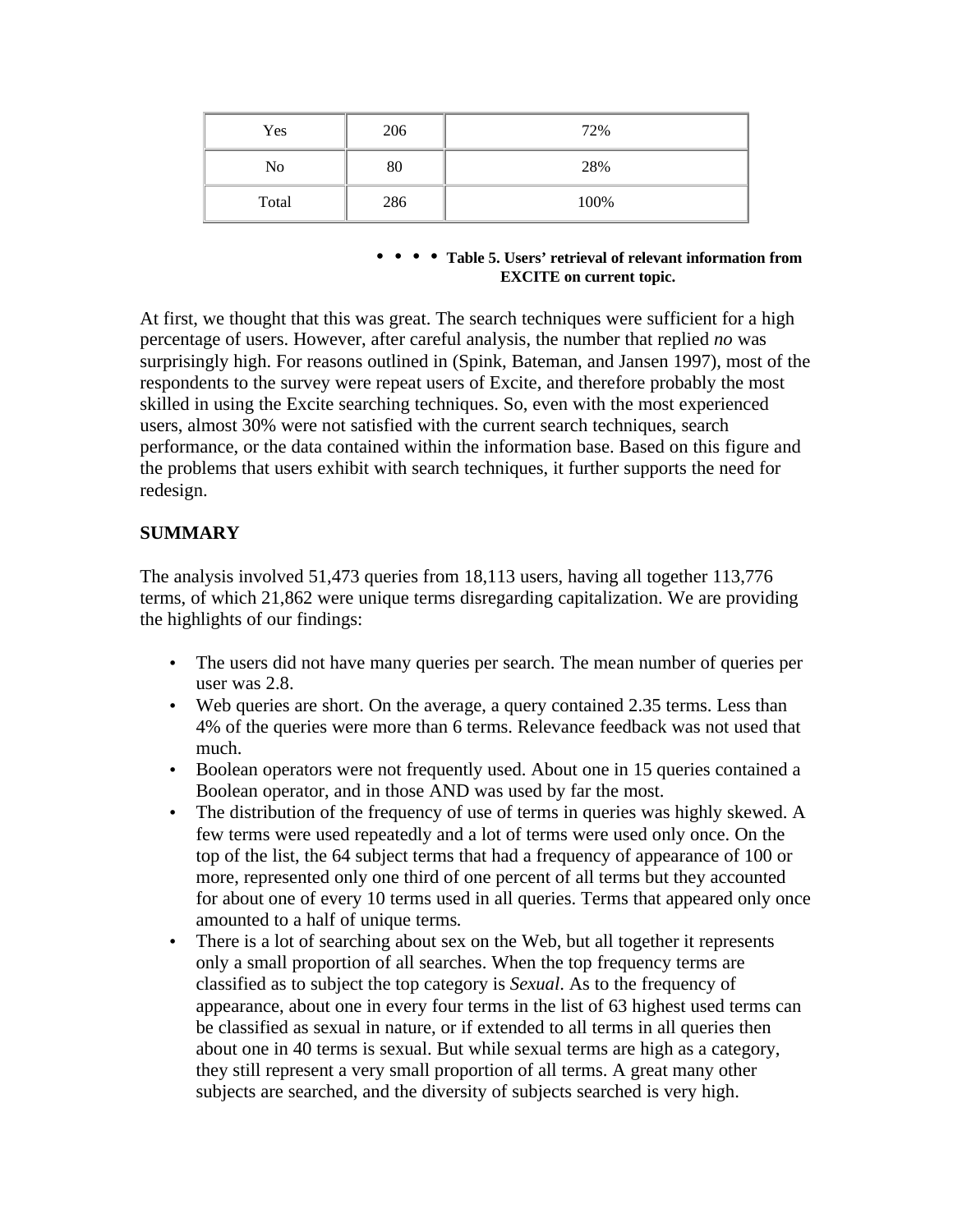• Most respondents of the survey reported retrieving relevant information; however, the number who reported not finding relevant information was surprisingly high.

# **CONCLUSIONS**

We investigated a large sample of searches on the Web, represented by logs of queries from a major Web search provider. We augmented this sample with an on-line survey. However, we consider this study just as a beginning. We already downloaded a sample of over a million Excite queries for analysis. In a way, we consider this study as a pilot for analysis of a much larger sample. Further, we are expanding the theoretical unpinning of sufficiency.

Web search users seem to differ significantly from users of traditional IR systems, such as those represented by users of DIALOG or assumed users of Text Retrieval Conference (TREC). It is still IR, but a very different IR. Web users are certainly not comfortable with Boolean operators and other advanced means of searching. They certainly do not frequently browse the results, beyond the first page or so. These facts in themselves emphasize the need to approach design of Web IR systems and search engines in a significantly different way than the design of IR systems as practiced to date. For instance:

- The low use if advanced searching techniques would seem to support the continued research into new types of user interfaces, intelligent user interfaces, or the use of software agents to aid users in a much simplified and transparent manner.
- The impact of the large number of unique terms on key term lists, thesauri, association methods, and latent semantic indexing deserves further investigation – the present methods are not attuned to the richness in the spread of terms.
- The area of browsing and relevance feedback also desires further investigation, among others the question of actual low use of these features should be addressed.
- In itself, the work on investigation and classification of a large number of highly diverse queries presents a theoretical and methodological challenge. The impact of producing a more refined classification may be reflected in making browsing easier for users and precision possibly higher – both highly desirable features.

To end with a general question. Certainly, the Web is a marvelous new technology. People have always been unpredictable in how they will use any new technology. It seems that this is the case with the Web. In the end, it all ends with the users and the use people make of the Web. Maybe they are searching the Web in ways that designers and IR researchers have not contemplated or assumed, as yet. Aren't they?

## **REFERENCE**

Bates, M.J., Wilde, D. N. and Siegfried, S. (1993) An analysis of search terminology used by humanities scholars: The Getty online searching project report*. Library Quarterly, 63* (1), 1-39.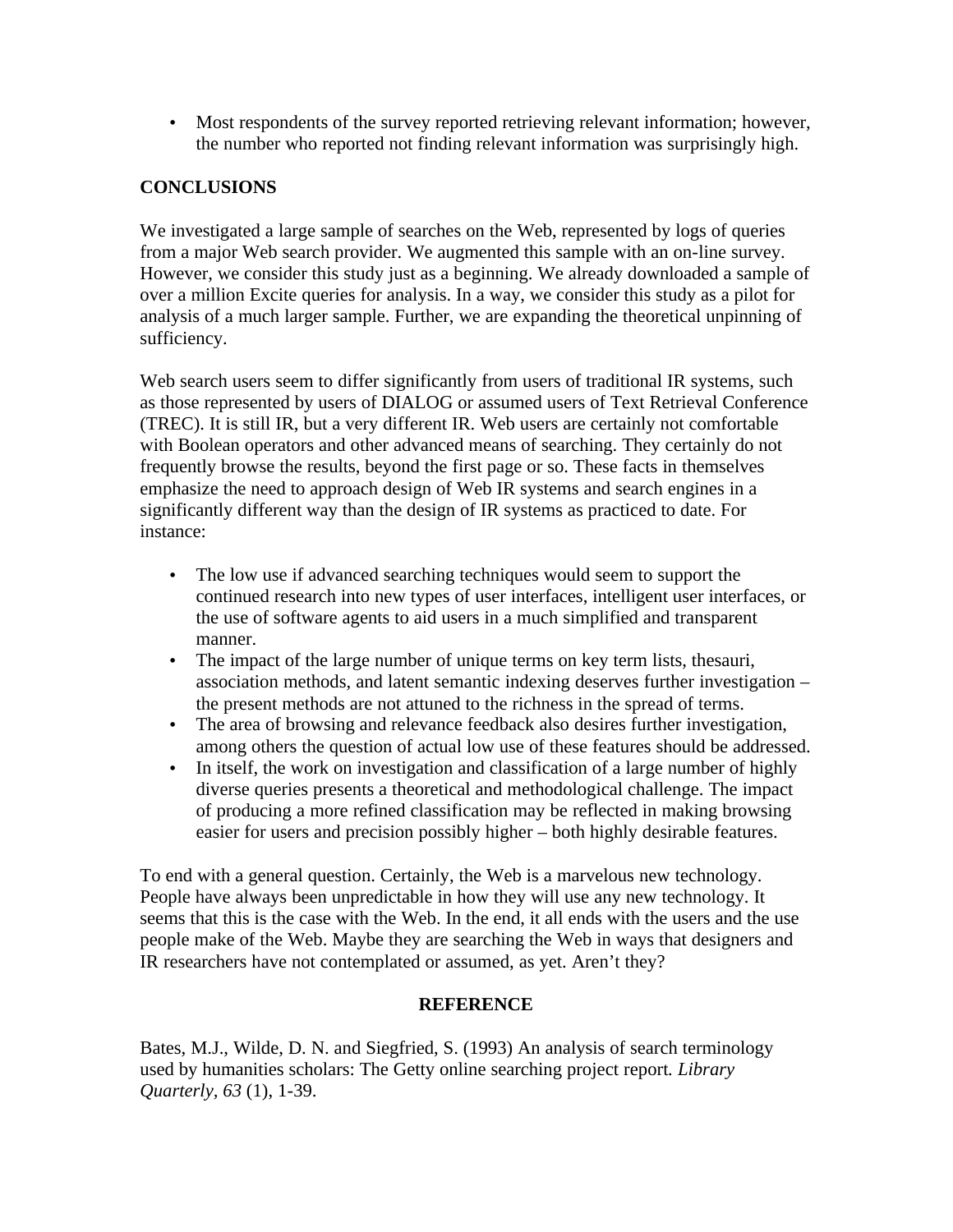Cooper, W.S. Expected Search Length: a Single Measure of Retrieval Effectiveness Based on the Weak Ordering Action of Retrieval Systems. *American Documentation*, vol. 19, January 1968.

Crovella, M. E. & Bestavros, A. (1996). Self-similarity in World Wide Web traffic evidence and possible causes. *Proceedings of. ACM SIGMETRICS*, 126-137.

Dunlop, M.D. (1997) Time, Relevance and interaction Modeling for Information Retrieval. Proceedings of the 20<sup>th</sup> Annual International ACM SIGIR Conference on Information Retrieval. 206-213.

Excite Inc. (1997). *Excite Network sustains unprecedented momentum in traffic growth. Relevant Knowledge October results place Excite Network firmly within top five.* Redwood City, CA. Press release November 17, 1997

Fenichel, C. H. (1981). Online searching: Measures that discriminate among users with different types of experience. *Journal of the American Society for Information Science, 32*, 23-32.

Gray, S.H. (1993). *Hypertext and the technology of conversation. Orderly situational choice.* Westport, CN: Greenwood.

Hsieh-yee, I. (1993). Effects of search experience and subject knowledge on the search tactics of novice and experienced searchers. *Journal of the American Society for Information Science, 44*(3), 161-174

Lynch, C. (1997). Searching the Internet. *Scientific American, 276*. .50-56.

Saracevic, T. (1997a). Users lost: Reflections on the past, future, and limits of information science. *SIGIR Forum, 31* (2) 16-27.

Saracevic, T. (1997b). The stratified model of information retrieval interaction: Extension and applications. *Proceedings of the American Society for Information Science, 34*, 313- 327.

Spink, A., Bateman, J., & Jansen, B.J. (1998). *Searching heterogeneous collections on the Web: Behavior of Excite users*. Unpublished paper. School of Library and Information Sciences, University of North Texas.

Spink, A. & Saracevic, T. (1997). Interactive information retrieval: Sources and effectiveness of search terms during mediated online searching. *Journal of the American Society for Information Science, 48*, (8), 741-761.

Zorn, Peggy, et. al. *Advanced Searching: Tricks of the Trade*. Online, May 1996.